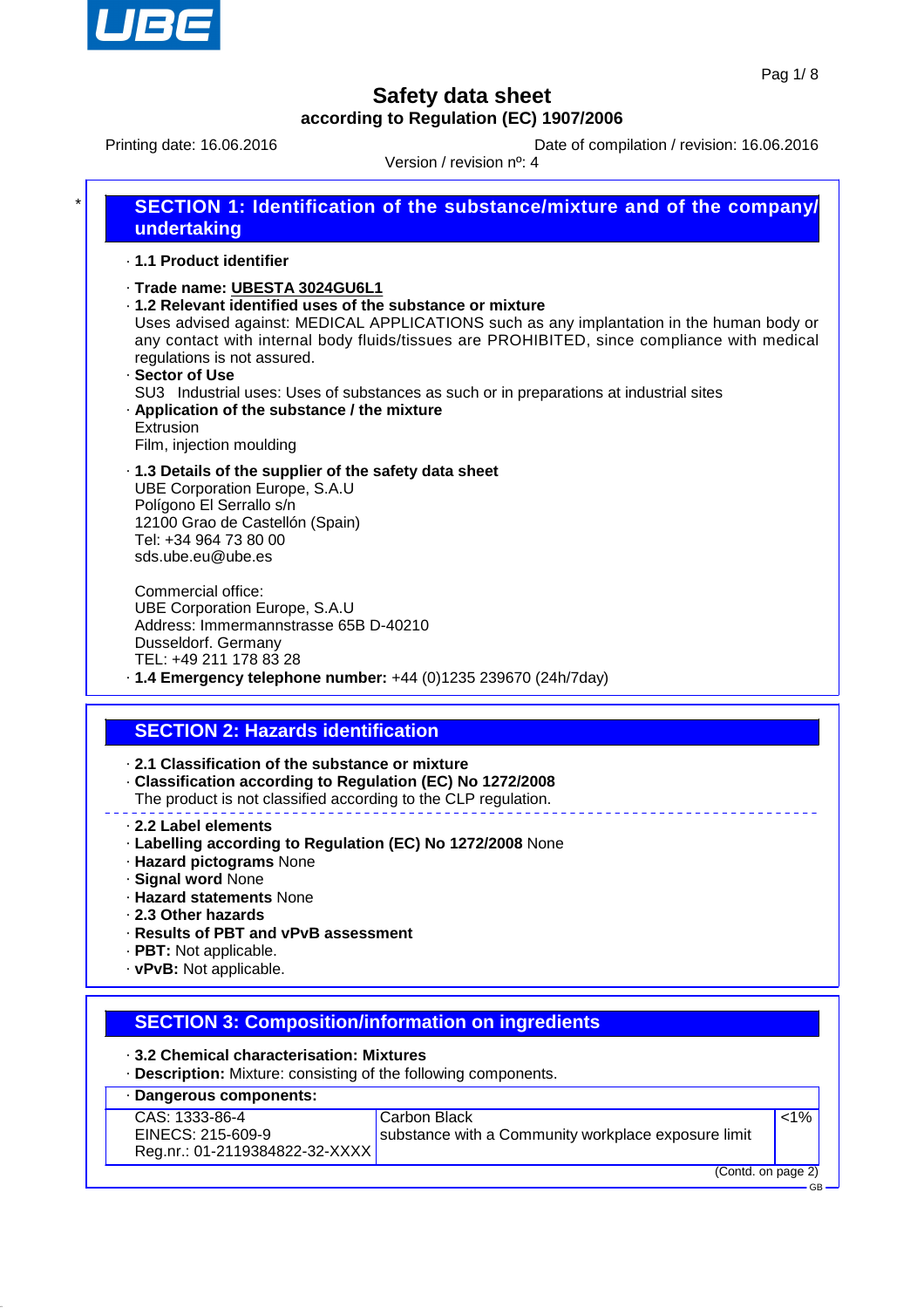

Printing date: 16.06.2016 **Date of compilation / revision: 16.06.2016** 

Version / revision nº: 4

**Trade name: UBESTA 3024GU6L1**

|                                      | Non dangerous components |         |  |
|--------------------------------------|--------------------------|---------|--|
| CAS: 24937-16-4                      | Polyamide $12$           | $>67\%$ |  |
| CAS: 65997-17-3<br>EINECS: 266-046-0 | <b>Fibrous Glass</b>     | <32%    |  |
|                                      | <b>Others</b>            | 1%>     |  |

#### **SECTION 4: First aid measures**

| 4.1 Description of first aid measures                  |  |  |
|--------------------------------------------------------|--|--|
| General information:                                   |  |  |
| Immediately remove any clothing soiled by the product. |  |  |
| Take affected persons out into the fresh air.          |  |  |
| Seek medical treatment.                                |  |  |
| Alfred Mark all alfabet                                |  |  |

#### · **After inhalation:**

If exposed to vapors from heating and molding material , remove to fresh air .

If symptoms, coughing and discomfort in nose and throat remain, get medical attention.

· **After skin contact:**

Immediately wash with water and soap and rinse thoroughly.

If redness, itching or burning sensation develops, get medical attention.

After contact with the molten product, cool rapidly with cold water.

Do not pull solidified product off the skin.

Seek medical treatment.

· **After eye contact:**

Inmediately flush exposed area with copious amounts of tepid water for at least 15 minutes If redness, itching or burning sensation develops, do not rub eyes and immediately get medical attention.

· **After swallowing:**

Rinse out mouth and then drink plenty of water.

Do not induce vomiting; call for medical help immediately.

· **4.2 Most important symptoms and effects, both acute and delayed** At molding state, expected to cause burns to skin.

Irreversible dermatitis will occur if you do not wash affected skin immediately and thoroughly.

· **4.3 Indication of any immediate medical attention and special treatment needed**

Treatment: Treat according to symptoms (decontamination, vital functions), no known specific antidote.

#### **SECTION 5: Firefighting measures**

- · **5.1 Extinguishing media**
- · **Suitable extinguishing agents: Water** Fire-extinguishing powder Carbon dioxide

Use fire extinguishing methods suitable to surrounding conditions.

· **For safety reasons unsuitable extinguishing agents:** Not known

· **5.2 Special hazards arising from the substance or mixture** In case of fire, the following can be released: Carbon monoxide (CO) Carbon Dioxide (CO2) Under certain fire conditions, traces of other toxic gases cannot be excluded, e.g.: Hydrogen cyanide (HCN)

(Contd. on page 3)

GB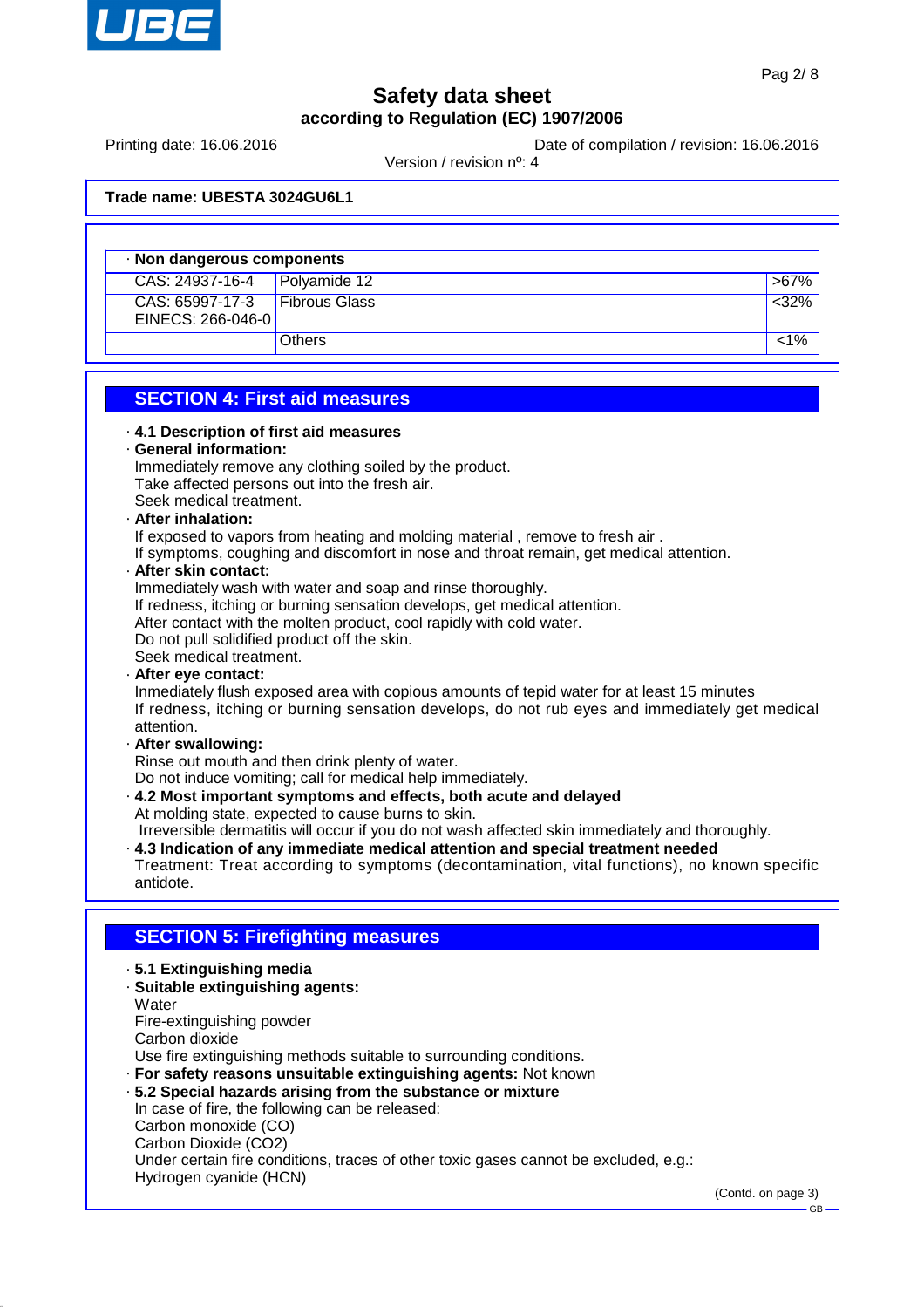

Printing date: 16.06.2016 **Date of compilation / revision: 16.06.2016** 

Version / revision nº: 4

**Trade name: UBESTA 3024GU6L1**

Ammonia (NH3)

- · **5.3 Advice for firefighters**
- · **Protective equipment:**
- Firefighters should wear appropriate protective equipment Mouth respiratory protective device.
- · **Additional information** Cool endangered receptacles with water spray. Collect contaminated fire fighting water separately. It must not enter the sewage system.

#### **SECTION 6: Accidental release measures**

- · **6.1 Personal precautions, protective equipment and emergency procedures** Stop leak if you can do so without risk Remove combustible materials Ensure adequate ventilation Use personal protective equipment as indicated in paragraph 8 · **6.2 Environmental precautions:** Do not allow to enter sewers/ surface or ground water.
- · **6.3 Methods and material for containment and cleaning up:** Sweep up to prevent slipping on polymer pellets Send for recovery or disposal in suitable receptacles.

Dispose contaminated material as waste according to item 13.

· **6.4 Reference to other sections** See Section 7 for information on safe handling. See Section 8 for information on personal protection equipment. See Section 13 for disposal information.

### **SECTION 7: Handling and storage**

· **7.1 Precautions for safe handling** Keep away from foodstuffs, beverages and feed. Immediately remove all soiled and contaminated clothing Wash hands before breaks and at the end of work. Do not eat, drink, smoke or sniff while working. molten state: Avoid skin contact with the liquefied material. Avoid breathing dust/fume/vapours. · **Information about fire - and explosion protection:** Protect against electrostatic charges.

- · **7.2 Conditions for safe storage, including any incompatibilities**
- · **Storage:**
- · **Requirements to be met by storerooms and receptacles:** Store in cool, dry conditions in well sealed receptacles.
- · **Information about storage in one common storage facility:** Not required.
- · **Further information about storage conditions:** Protect from heat and direct sunlight.
- · **7.3 Specific end use(s)**

No further relevant information available. See item 1.2

(Contd. on page 4)

GB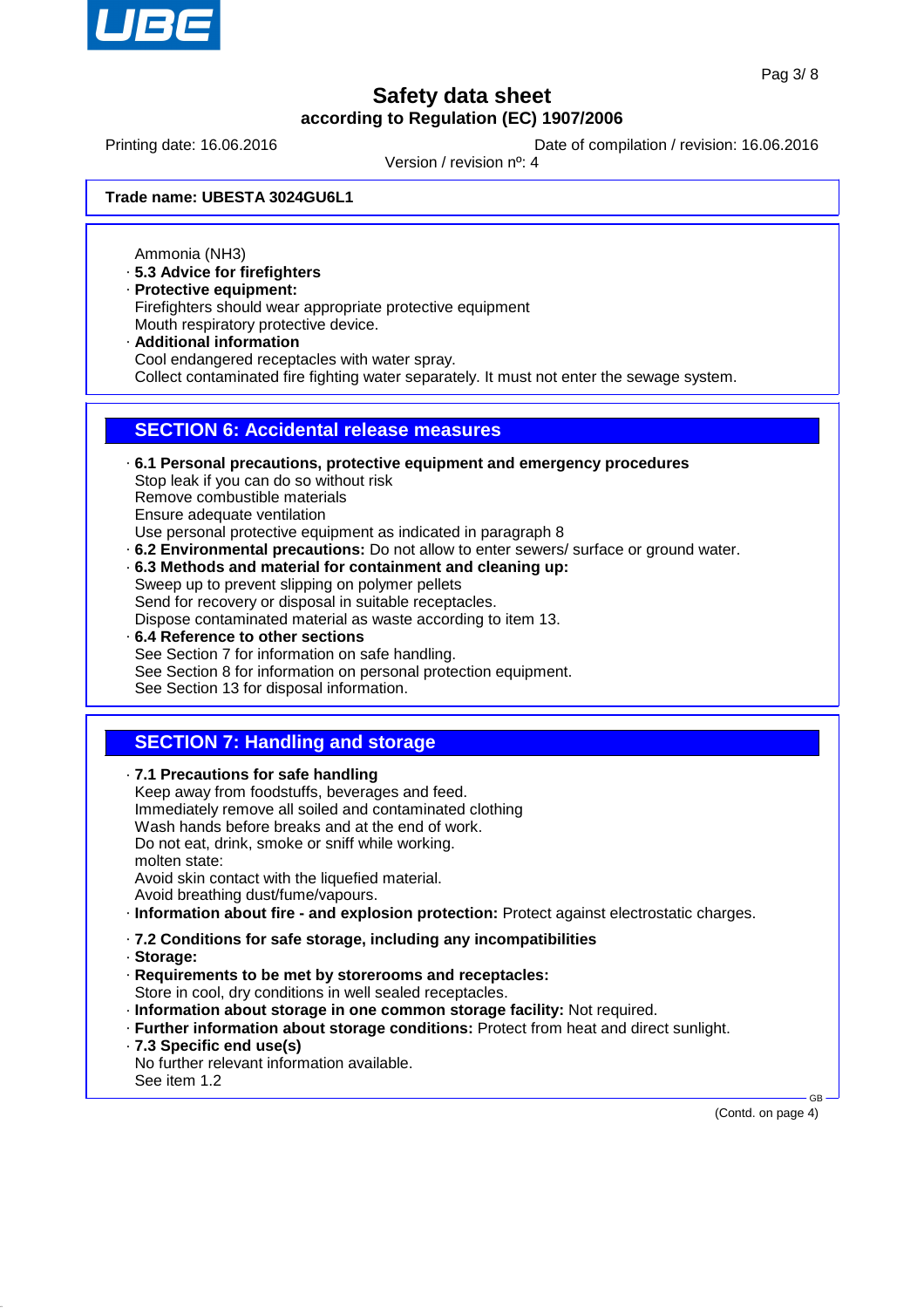

Printing date: 16.06.2016 **Date of compilation / revision: 16.06.2016** 

Version / revision nº: 4

**Trade name: UBESTA 3024GU6L1**

#### **SECTION 8: Exposure controls/personal protection**

- · **Additional information about design of technical facilities:** Adequate ventilation should be maintained at handing. Additionally, local exhaust ventilation recommended at molding process.
- · **8.1 Control parameters**
- · **Ingredients with limit values that require monitoring at the workplace:**
- **1333-86-4 Carbon Black**
- WEL Short-term value: 7 mg/m<sup>3</sup>
	- Long-term value: 3.5 mg/m<sup>3</sup>

· **Additional information:** The lists valid during the making were used as basis.

- · **8.2 Exposure controls**
- · **Personal protective equipment:**
- · **General protective and hygienic measures:**
- The usual precautionary measures are to be adhered to when handling chemicals.
- · **Respiratory protection:**
- Not necessary if room is well-ventilated.
- Unnecessary under normal processing
- Melted state:
- Wear a respirator conforming to EN140 at least with Type A filter.
- · **Protection of hands:**
- Melted state:



Protective gloves

- Heat protection gloves
- · **Material of gloves** Leather gloves
- · **Eye protection:**



Safety glasses

Safety goggles should be worn. At treating hot polymer or molding, face shield should be recommended

- · **Skin and body protection:** Protective work clothing
- · **Limitation and supervision of exposure into the environment**
- Prevent the material from spreading into the environment.

| <b>SECTION 9: Physical and chemical properties</b> |  |
|----------------------------------------------------|--|
|                                                    |  |

- · **9.1 Information on basic physical and chemical properties**
- · **General Information**

| · Appearance:    |                 |
|------------------|-----------------|
| Form:            | <b>Pellets</b>  |
| Colour:          | <b>Black</b>    |
| · Odour:         | Light           |
| Odour threshold: | Not determined. |

(Contd. on page 5)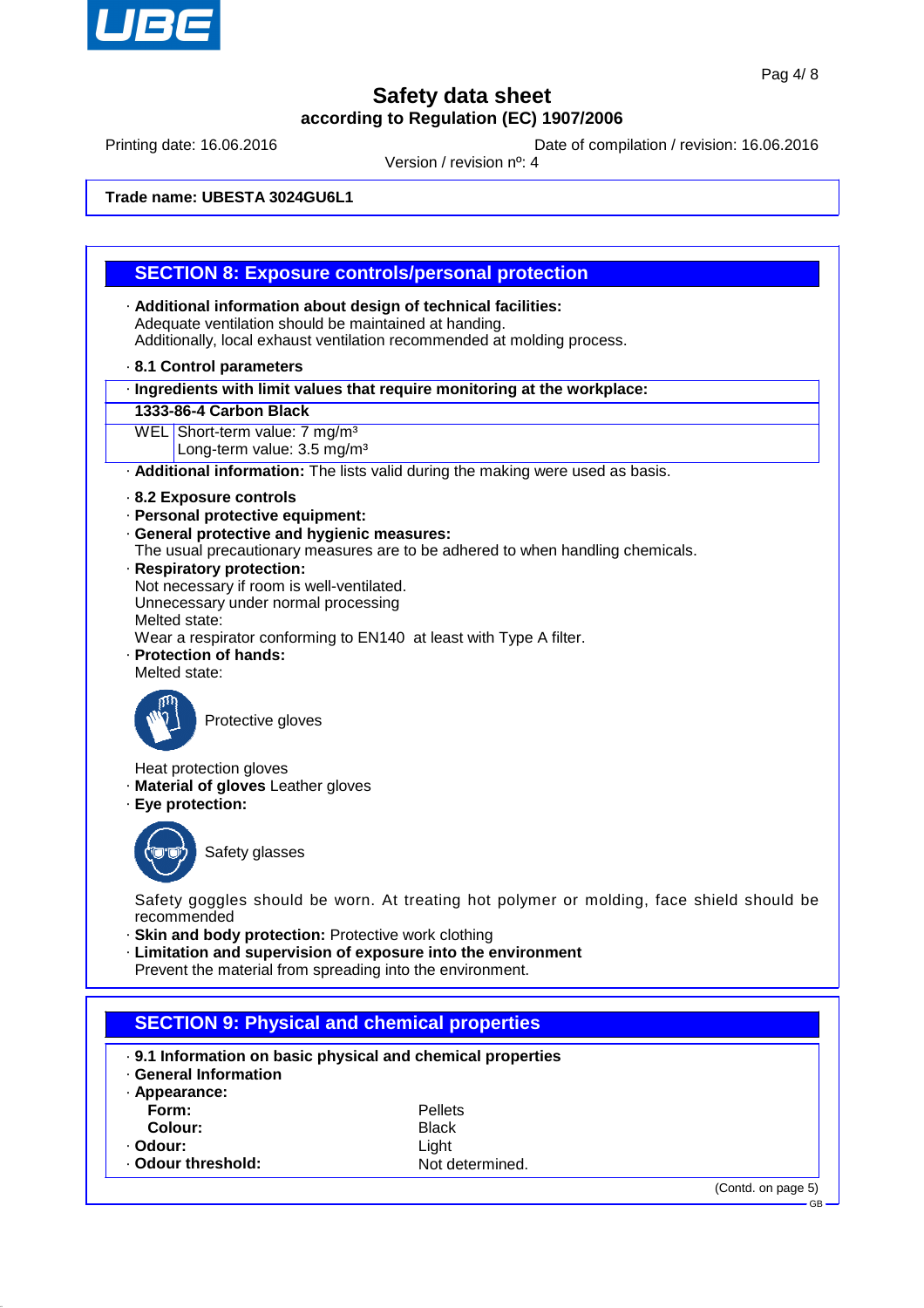

Printing date: 16.06.2016 **Date of compilation / revision: 16.06.2016** 

Version / revision nº: 4

**Trade name: UBESTA 3024GU6L1**

| · pH-value:                                                | Not applicable.                               |
|------------------------------------------------------------|-----------------------------------------------|
| Change in condition                                        |                                               |
| <b>Melting point/Melting range:</b>                        | 173-183 °C                                    |
| <b>Boiling point/Boiling range:</b>                        | Undetermined.                                 |
| · Flash point:                                             | Not applicable.                               |
| · Flammability (solid, gaseous):                           | Product is not flammable.                     |
| · Ignition temperature                                     |                                               |
| <b>Decomposition temperature:</b>                          | Not determined.                               |
| · Self-igniting:                                           | Not determined.                               |
| · Danger of explosion:                                     | Product does not present an explosion hazard. |
| <b>Explosion limits:</b>                                   |                                               |
| Lower:                                                     | Not applicable.                               |
| Upper:                                                     | Not applicable.                               |
| · Vapour pressure:                                         | Not applicable.                               |
| · Density:                                                 | Not determined.                               |
| · Relative density                                         | Not determined for mixture.                   |
| · Vapour density                                           | Not applicable.                               |
| · Evaporation rate                                         | Not applicable.                               |
| · Solubility in / Miscibility with                         |                                               |
| water:                                                     | Insoluble.                                    |
| · Partition coefficient (n-octanol/water): Not determined. |                                               |
| · Viscosity:                                               |                                               |
| Dynamic:                                                   | Not applicable.                               |
| Kinematic:                                                 | Not applicable.                               |
| · Solvent content:                                         |                                               |
| VOC (EC)                                                   | 0.00%                                         |
| . 9.2 Other information                                    | No further relevant information available.    |

#### **SECTION 10: Stability and reactivity**

- · **10.1 Reactivity** Stable under ordinary conditions of use and storage.
- · **10.2 Chemical stability**
- Stable at environment temperature.
- The product is stable if stored and handled as prescribed/indicated
- · **Thermal decomposition / conditions to be avoided:**
- No decomposition if used according to specifications.
- · **10.3 Possibility of hazardous reactions**
- No hazardous reactions if stored and handled as prescribed/indicated.
- · **10.4 Conditions to avoid** Avoid heat, flames, sparks and other sources of ignition. Avoid high temperature
- · **10.5 Incompatible materials:** Oxidizing agents, acids, bases and reactive agents.
- · **10.6 Hazardous decomposition products:**
- Carbon monoxide and carbon dioxide

(Contd. on page 6)

GB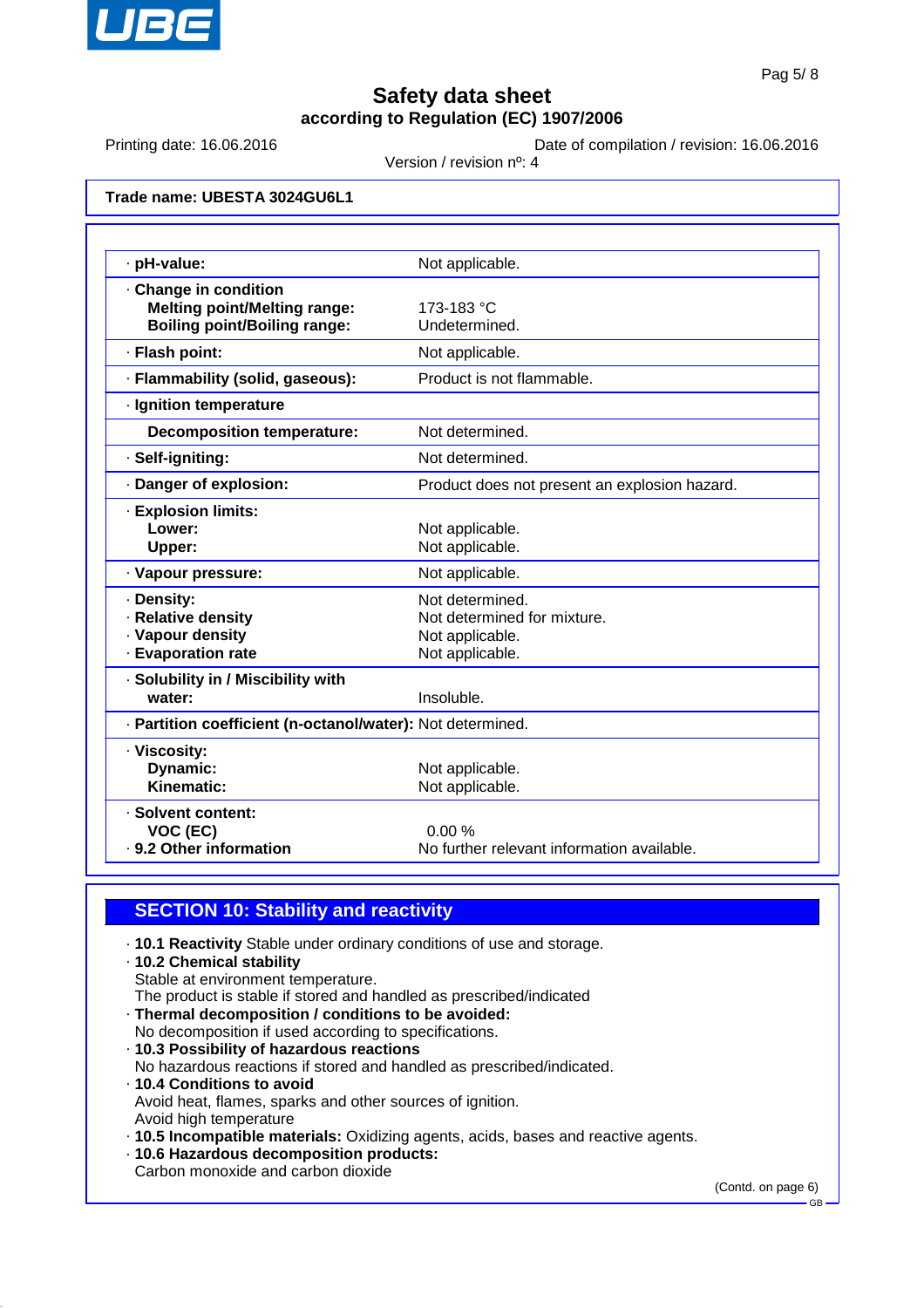

Printing date: 16.06.2016 **Date of compilation / revision: 16.06.2016** 

Version / revision nº: 4

**Trade name: UBESTA 3024GU6L1**

Hydrogen cyanide (prussic acid) Ammonia

### **SECTION 11: Toxicological information**

- · **11.1 Information on toxicological effects**
- · **Acute toxicity** Based on available data, the classification criteria are not met.
- · **Primary irritant effect:**
- · **Skin corrosion/irritation** Not classified (Lack of data)
- · **Serious eye damage/irritation** Not classified (Lack of data)
- · **Respiratory or skin sensitisation** Not classified (Lack of data)
- · **Other information (about experimental toxicology):**
- Aspiration hazard: No further relevant information available.
- · **CMR effects (carcinogenity, mutagenicity and toxicity for reproduction)** No further relevant information available.
- · **Germ cell mutagenicity** Based on available data, the classification criteria are not met.
- · **Carcinogenicity** Based on available data, the classification criteria are not met.
- · **Reproductive toxicity** Based on available data, the classification criteria are not met.
- · **STOT-single exposure** Based on available data, the classification criteria are not met.
- · **STOT-repeated exposure** Based on available data, the classification criteria are not met.
- · **Aspiration hazard** Based on available data, the classification criteria are not met.

### **SECTION 12: Ecological information**

- · **12.1 Toxicity**
- · **Aquatic toxicity:** No further relevant information available.
- · **12.2 Persistence and degradability** No further relevant information available.
- · **12.3 Bioaccumulative potential** No further relevant information available.
- · **12.4 Mobility in soil** No further relevant information available.
- · **12.5 Results of PBT and vPvB assessment**
- · **PBT:** Not applicable.
- · **vPvB:** Not applicable.
- · **12.6 Other adverse effects** No further relevant information available.

#### **SECTION 13: Disposal considerations**

- · **13.1 Waste treatment methods**
- · **Recommendation**

Chemical residues generally count as special waste

Must not be disposed together with household garbage. Do not allow product to reach sewage system.

Disposal must be made according to official regulations.

- · **Uncleaned packaging:**
- · **Recommendation:**

Packaging may contain residues of the product and should be treated accordingly. Disposal must be made according to official regulations.

(Contd. on page 7)

 $\sim$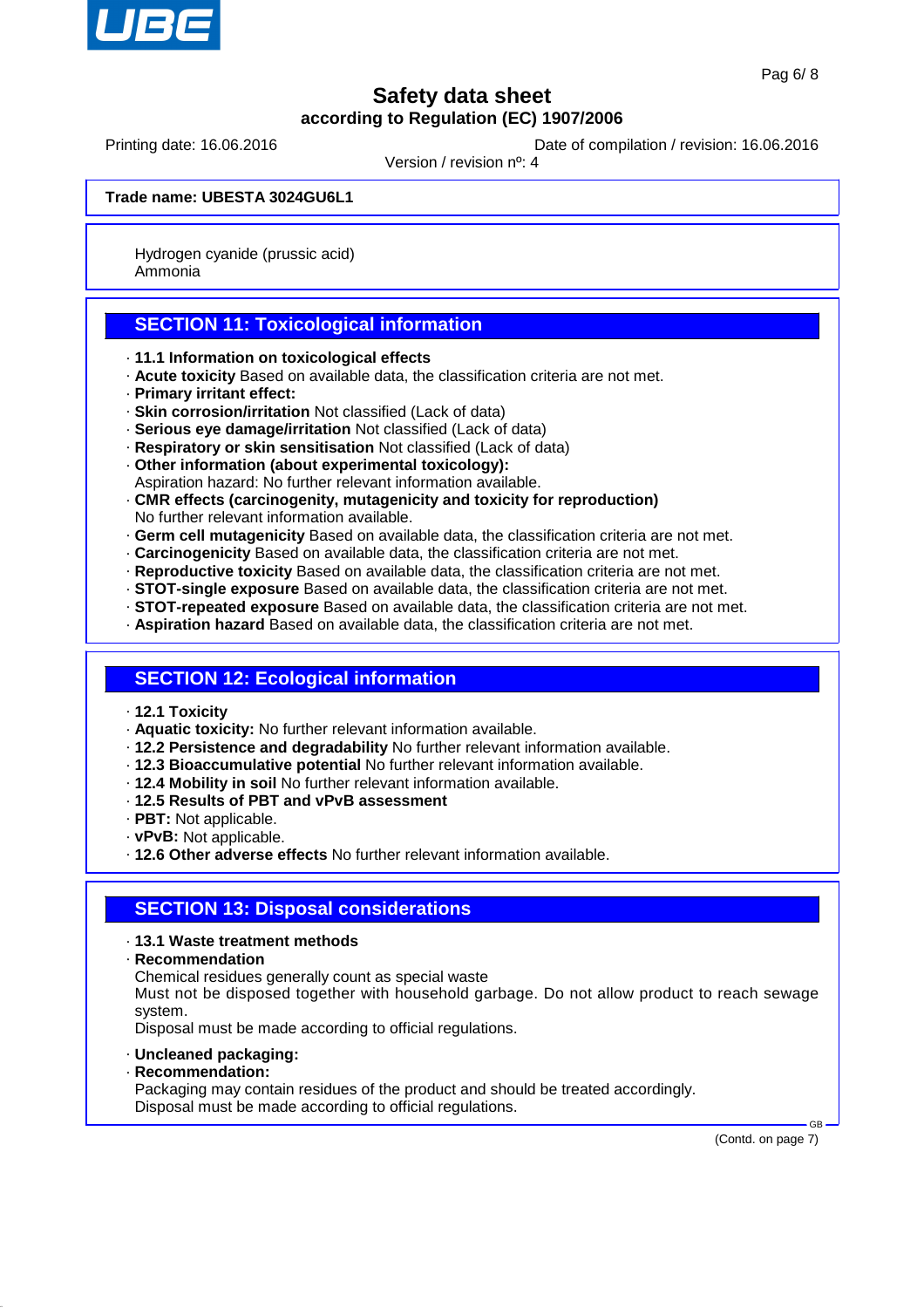

Printing date: 16.06.2016 **Date of compilation / revision: 16.06.2016** 

Version / revision nº: 4

**Trade name: UBESTA 3024GU6L1**

| <b>SECTION 14: Transport information</b>       |                                                                |  |
|------------------------------------------------|----------------------------------------------------------------|--|
| . 14.1 UN-Number                               | The substance is not classified under transport<br>regulations |  |
| · ADR, ADN, IMDG, IATA                         | <b>None</b>                                                    |  |
| 14.2 UN proper shipping name                   | The substance is not classified under transport<br>regulations |  |
| · ADR, ADN, IMDG, IATA                         | <b>None</b>                                                    |  |
| 14.3 Transport hazard class(es)                | The substance is not classified under transport<br>regulations |  |
| · ADR, ADN, IMDG, IATA                         |                                                                |  |
| . Class                                        | None                                                           |  |
| ⋅ 14.4 Packing group                           | The substance is not classified under transport<br>regulations |  |
| · ADR, IMDG, IATA                              | None                                                           |  |
| . 14.5 Environmental hazards:                  |                                                                |  |
| · Marine pollutant:                            | N <sub>o</sub>                                                 |  |
| 14.6 Special precautions for user              | Not applicable.                                                |  |
| . 14.7 Transport in bulk according to Annex II |                                                                |  |
| of Marpol and the IBC Code                     | Not applicable.                                                |  |
| · UN "Model Regulation":                       | None                                                           |  |

### **SECTION 15: Regulatory information**

· **15.1 Safety, health and environmental regulations/legislation specific for the substance or mixture**

· **Additional Information:**

This substance/mixture does not legally require an SDS based on Regulation 1907/2006 (REACH). However,this SDS format, is utilized to supply information required according to Article 32 of REACH.

· **15.2 Chemical safety assessment:** A Chemical Safety Assessment has not been carried out.

#### **SECTION 16: Other information**

This information is based on our present knowledge. However, this shall not constitute a guarantee for any specific product features and shall not establish a legally valid contractual relationship.

· **Training hints**

Specific training of workers to comply with the requirements specified in the Safety Data Sheet is required.

- · **Department issuing MSDS:** Product Liability
- · **Contact:** Contact with business unit for any issue related to the safety data sheet
- · **Abbreviations and acronyms:**

ADR: Accord européen sur le transport des marchandises dangereuses par Route (European Agreement concerning the International Carriage of Dangerous Goods by Road)

IMDG: International Maritime Code for Dangerous Goods IATA: International Air Transport Association

GHS: Globally Harmonised System of Classification and Labelling of Chemicals

EINECS: European Inventory of Existing Commercial Chemical Substances

ELINCS: European List of Notified Chemical Substances

(Contd. on page 8)

GB